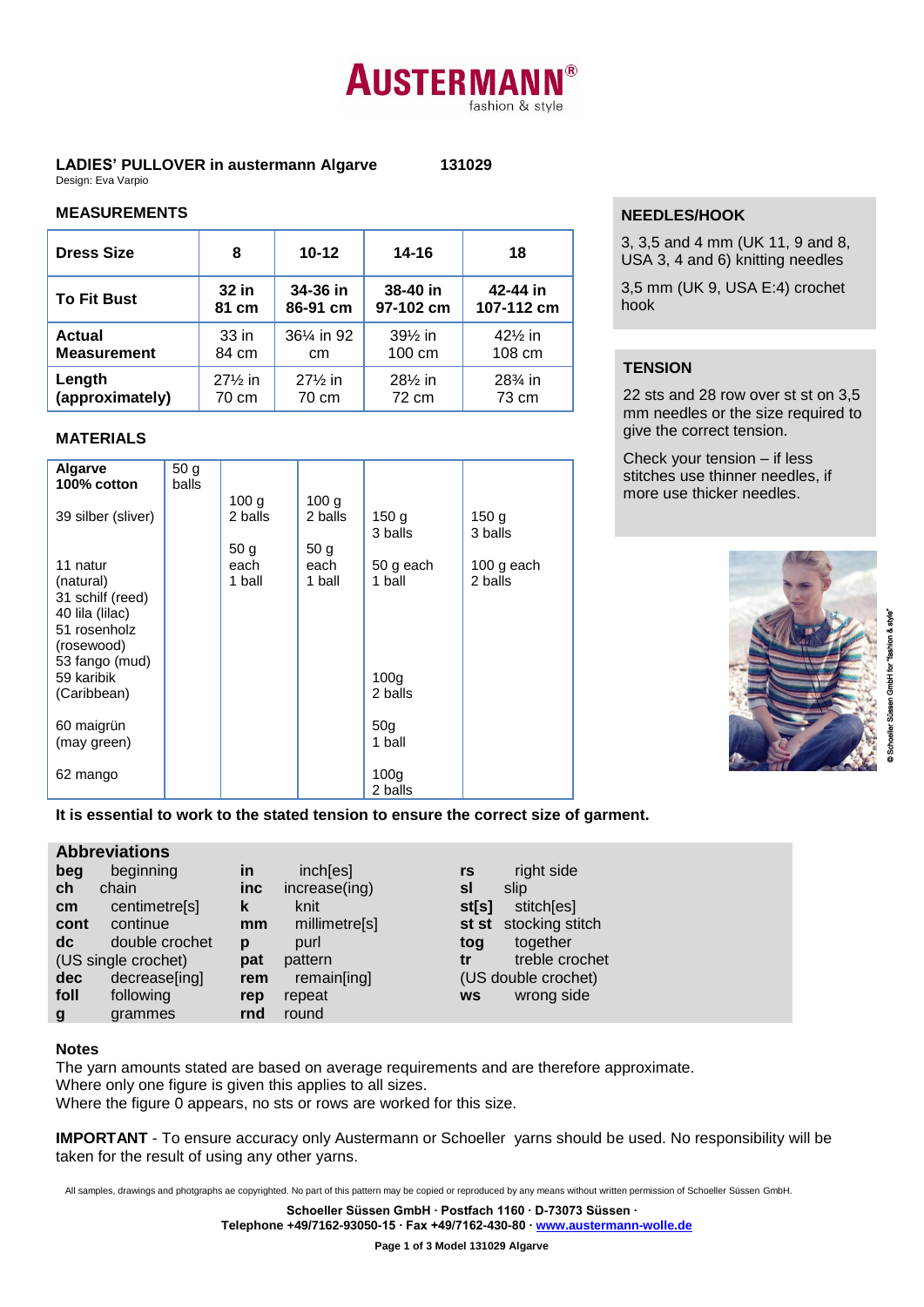

#### **Circle the size you wish to make.**

#### **Stripe Pat:**

\*4 rows silber, 2 rows schilf, 1 row rosenholz, 2 rows natur, 4 rows mango, 2 rows fango, 1 row lila, 4 rows karibik, 2 rows maigrün, 1 row natur; rep from \* for stripe pat.

## **PULLOVER**

#### **Back:**

With silber and 3 mm needles, cast on 98[106:118:128] sts.

**1 st row**. Knit.

**2 nd row.** Purl.

These 2 rows are called st st. Work in st st for 8 rows.

Change to 4 mm needles and work 1 rwo [= turning edge). Change to 3 mm needles and cont in st st for 8 rows more. On the foll ws row, fold edge and insert left needle into cast-on st and k it tog with st on needle, cont in this way until all cast-on sts are joined to sts on needle. Hem is complete. Change to 3,5 mm needles and cont in st st and Stripe Pat.

#### **Shape waist**

Work 8 rows without shaping.

**Next row.** K1, SKP (sl 1 st knitwise, k1, pass sl st over k1), k to last 3 sts, k2tog, k1.

Work 7 rows without shaping.

Rep these 8 rows 3 times more.

Inc 1 st each side every foll  $8^{th}$  row 4 times. 98[106:118:128] sts.

Cont without shaping until Back measures 38 cm, 15 in.

#### **Shape Armhole**

Cast off 3 sts at beg of next 2 rows, 0[0:0:2] sts at beg of foll 2 rows, then dec 1 st each side as before every foll alt row 4[6:9:12] times. 84[88:94:94) sts.

Cont without shaping until Back measures 50[52:54:56] cm, 19[20½:21¼:22] in, end with a ws row.

**Shape Neck**

**Next row.** K12[14:17:17], place rem 72[74:77:77] sts on a holder.

**Next row.** Cast off 3[4:5:5] sts, p to end.

**Next row.** Work without shaping.

**Next row.** Cast off 3[4:4:4] sts, p to end.

**Next row.** Work without shaping.

**Next row.** Cast off 3[3:4:4] sts, p to end.

**Next row.** Work without shaping.

**Next row.** Cast off rem 3[3:4:4] sts. Rejoin yarn to sts on holder.

**Next row.** Cast off 60 sts, k to end. 12[14:17:17] sts.

**Next row.** Work without shaping. **Next row.** Cast off 3[4:5:5] sts, k to end.

**Next row.** Work without shaping.

**Next row.** Cast off 3[4:4:4] sts, k to end.

**Next row.** Work without shaping.

**Next row.** Cast off 3[3:4:4] sts, k to end.

**Next row.** Work without shaping.

**Next row.** Cast off rem 3[3:4:4] sts.

# **FRONT**

With silber and 3 mm needles, cast on 98[106:118:128] sts. Work hem same as Back. Change to 3,5 mm needles and cont in st st and Stripe Pat. **Shape waist** Work same as Back. Cont without shaping until Front measures 38 cm/15 in. **Shape Armhole** Work same as Back. 84[88:94:94] sts. Cont without shaping until Front measures 42 cm/16½ in. **Shape Neck Next row.** K30[32:35:35], place rem 54[56:59:59] sts on a holder. **Next row.** Cast off 4[3:2:2] sts, p to end. **Next row.** Work without shaping. Cont to cast off from neck edge as follows: 3 sts 1[0:1:1] time, 2 sts 11[13:12:10] times, 1 st 1[3:6:10] times. Rejoin yarn to sts on holder.

All samples, drawings and photgraphs ae copyrighted. No part of this pattern may be copied or reproduced by any means without written permission of Schoeller Süssen GmbH